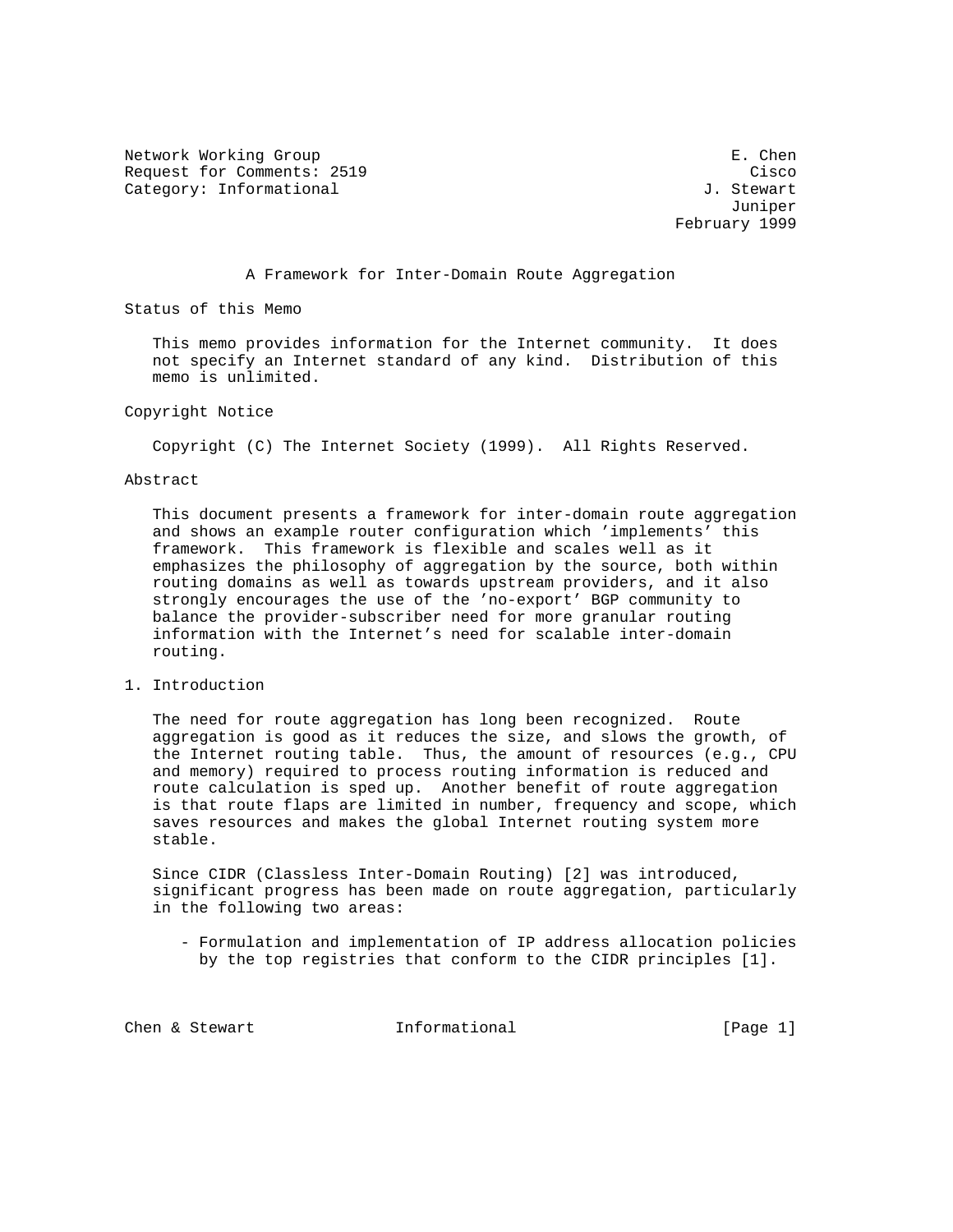This policy work is the cornerstone which makes efficient route aggregation technically possible.

 - Route aggregation by large (especially "Tier 1") providers. To date, the largest reductions in the size of the routing table have resulted from efficient aggregation by large providers.

 However, the ability of various levels of the global routing system to implement efficient aggregation schemes varies widely. As a result, the size and growth rate of the Internet routing table, as well as the associated route computation required, remain major issues today. To support Internet growth, it is important to maximize the efficiency of aggregation at all levels in the routing system.

 Because of the current size of the routing system and its dynamic nature, the first step towards this goal is to establish a clearly defined framework in which scaleable inter-domain route aggregation can be realized. The framework described in this document is based on the predominant and current experience in the Internet. It emphasizes the philosophy of aggregation by the source, both within routing domains as well as towards upstream providers. The framework also strongly encourages the use of the "no-export" BGP community to balance the providersubscriber need for more granular routing information with the Internet's need for scalable inter-domain routing. The advantages of this framework include the following:

- Route aggregation is done in a distributed fashion, with emphasis on aggregation by the party or parties injecting the aggregatable routing information into the global mesh.
- The flexibility of a routing domain to be able to inject more granular routing information to an adjacent domain to control the resulting traffic patterns, without having an impact on the global routing system.

 In addition to describing the philosophy, we illustrate it by presenting sample configurations. IPv4 prefixes, BGP4 and ASs are used in examples, though the principles are applicable to inter-domain route aggregation in general.

 Address allocation policies and technologies to renumber entire networks, while very relevant to the realization of successful and sustained inter-domain routing, are not the focus of this document. The references section contains pointers to relevant documents [8, 9, 11, 12].

Chen & Stewart **Informational** [Page 2]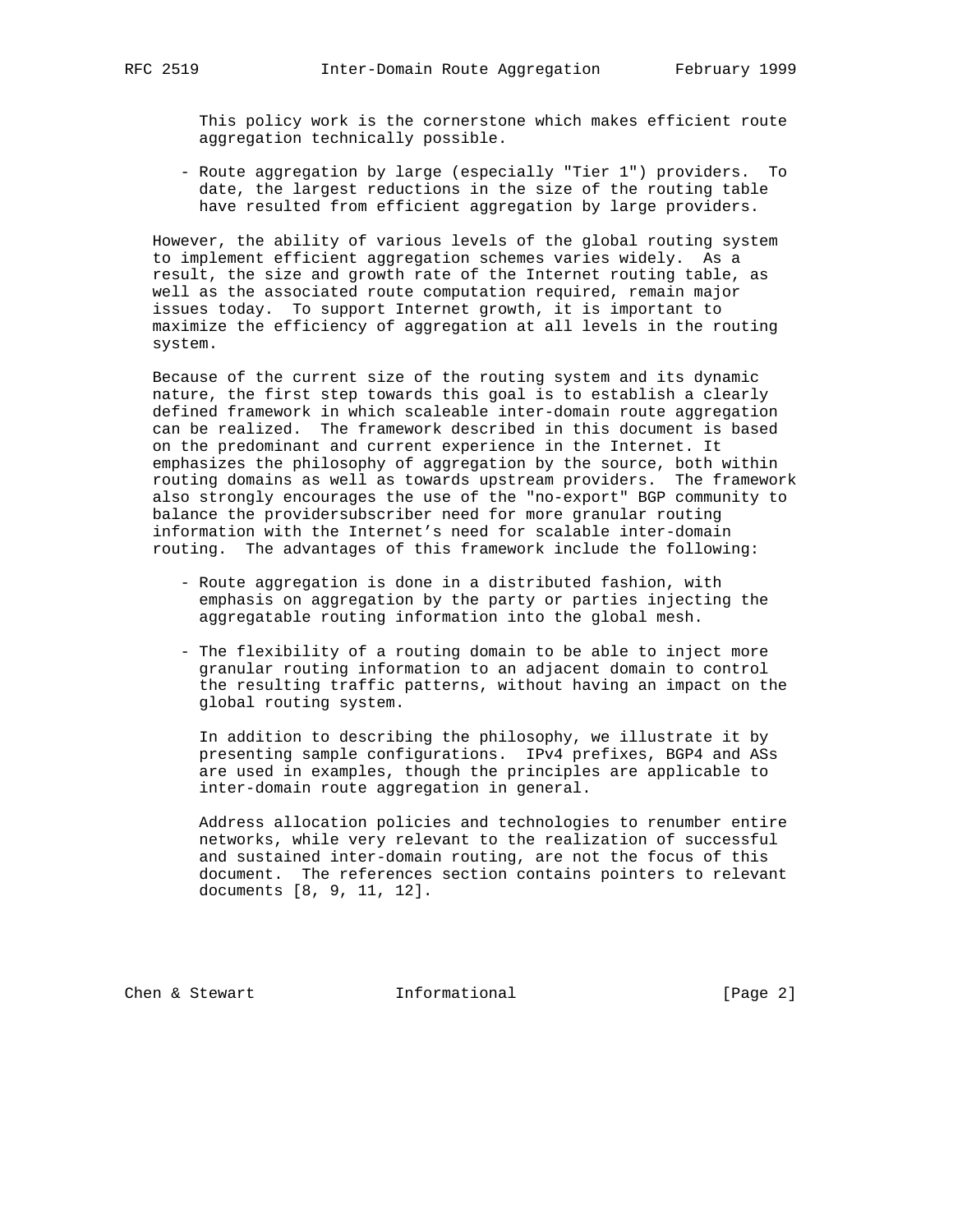## 2. Route Aggregation Framework

 The framework of inter-domain route aggregation we are proposing can be summarized as follows:

- Aggregation from the originating AS

 That is, in its outbound route announcements, each AS aggregates the BGP routes originated by itself, by dedicated AS and by private-ASs [10]. ("Routes originated by an AS" refers to routes which have that AS first in the AS path attribute. For example, routes statically configured and injected into BGP fall into this category.)

 This framework does not depend on "proxy aggregation" which refers to route aggregation done by an AS other than the originating AS. This preserves the capability of a multi-homed site to control the granularity of routing information injected into the global routing system. Since proxy aggregation involves coordination among multiple organizations, the complexity of doing proxy aggregation increases with the number of parties involved in the coordination. The complexity, in turn, impacts the practicality of proxy aggregation.

 An AS shall always originate via a stable mechanism (e.g., static route configuration) the BGP routes for the large aggregates from which it allocates addresses to customers. This ensures that it is safe for its customers to use BGP "no export".

- Using BGP community "no-export" toward upstream providers

 That is, in its route announcements toward its upstream provider, an AS tags the BGP community "no-export" to routes it originates that do not need to be propagated beyond its upstream provider (e.g., prefixes allocated by the upstream provider).

 This framework is illustrated in Figure 1. A "Tier 1" provider does not use "no-export" in its announcement as it does not have an upstream provider. However, it shall aggregate the routes it originates in its outbound announcements towards both peer providers and customers. An AS with an upstream provider shall aggregate the routes it originates and use "no-export" toward its upstream provider for routes that do not need to be propagated beyond its provider's AS. This recursion shall apply to all levels of the routing hierarchy.

Chen & Stewart **Informational** [Page 3]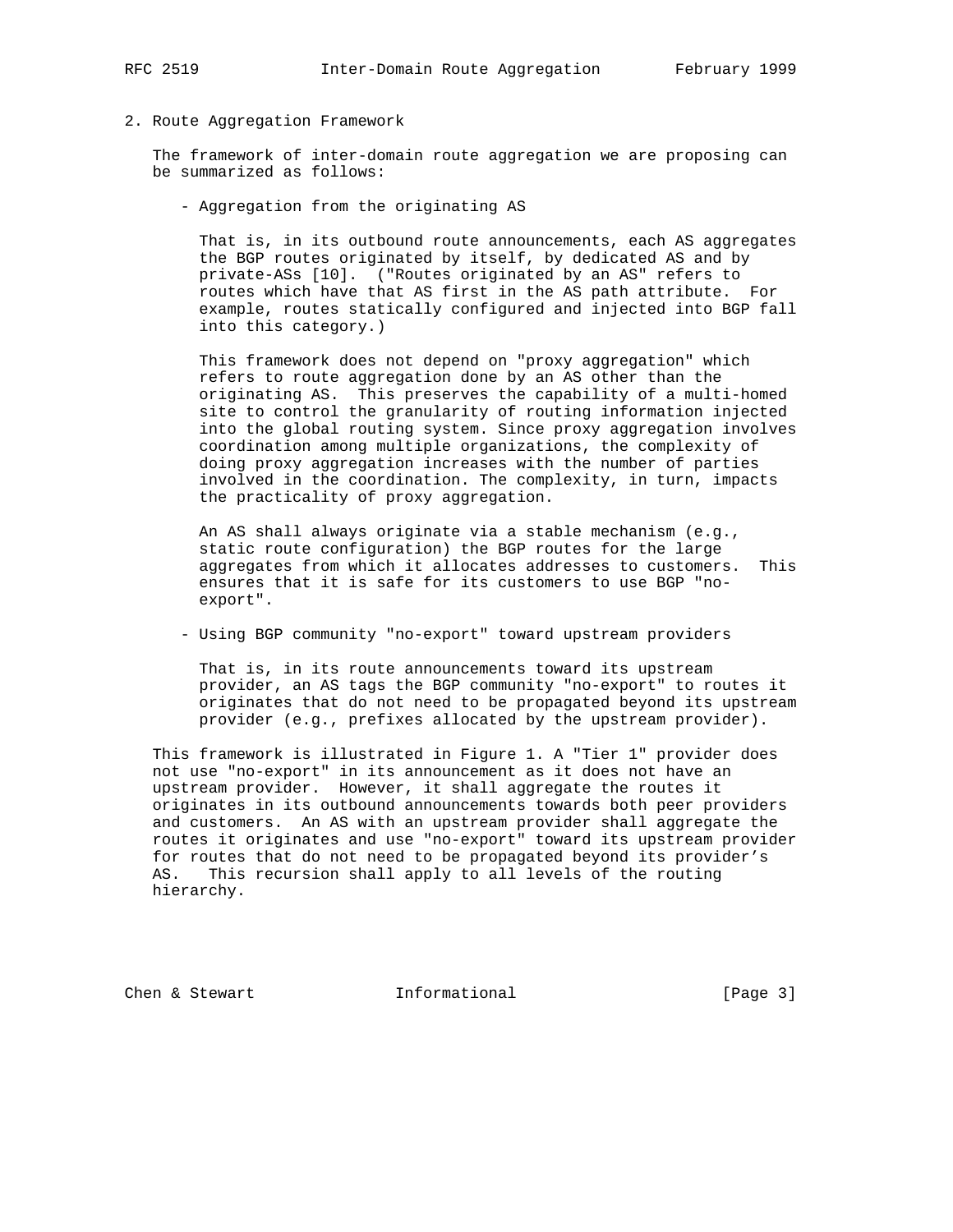|                                      | Tier 1               |                                                                                                       |
|--------------------------------------|----------------------|-------------------------------------------------------------------------------------------------------|
|                                      | $+--$ Provider $<-+$ |                                                                                                       |
| o aggregates routes<br>it originates |                      | o announces customer routes<br>o aggregates routes it originates<br>o uses "no-export" if appropriate |
|                                      | +---> Tier 2 <--+    |                                                                                                       |
|                                      | Provider             |                                                                                                       |
|                                      | ٦Z                   |                                                                                                       |
| o aggregates routes<br>it originates |                      | o announces customer routes<br>o aggregates routes it originates<br>o uses "no-export" if appropriate |
|                                      | -> Customer AS       |                                                                                                       |

## Figure 1

 This framework scales well as aggregation is done at all levels of the routing system. It is flexible because the originating AS controls whether routes of finer granularity are injected to, and/or propagated by, its upstream provider. It facilitates multi-homing without compromising route aggregation.

This framework is detailed in the following sections.

3. Aggregation from the Originating AS

 It has been well recognized that address allocation and address renumbering are keys to containing the growth of the Internet routing table [1, 2, 8, 9, 11, 12].

 Although the strategies discussed in this document do not assume a perfect address allocation, it is strongly urged that an AS receive allocation from its upstream service providers' address block.

3.1 Intra-Domain Aggregation

 To reduce the number of routes that need to be injected into an AS, there are a couple of principles that shall be followed:

Chen & Stewart **Informational** [Page 4]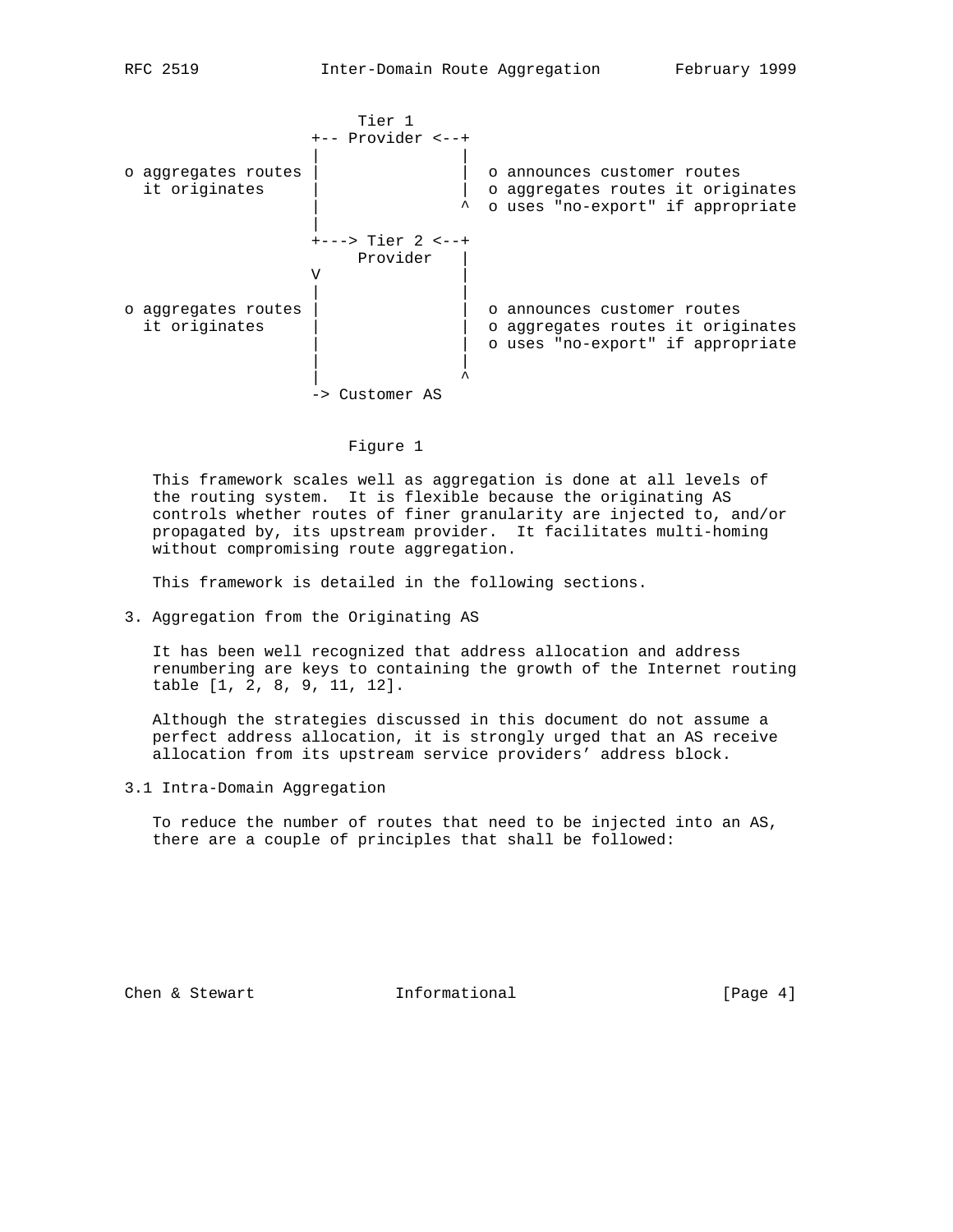- Carry in its BGP table the large route block allocated from its upstream provider or an address registry (e.g., InterNIC, RIPE, APNIC). This can be done by either static configuration of the large block or by aggregating more specific BGP routes. The former is recommended as it does not depend on other routes.
- Allocate sub-blocks to the access routers where further allocation is done. That is, the address allocation shall be done such that only a few, less specific routes (instead of many more, specific ones) need to be known to the other routers within the AS.

 For example, a prefix of /17 can be further allocated to different access routers as /20s which can then be allocated to customers connected to different interfaces on that router (as shown in Figure 2). Then in general only the /20 needs to be injected into the whole AS. Exceptions need to be made for multi-homed static routes.



#### Figure 2

 It is noted that rehoming of customers without renumbering even within the same AS may lead to injection of more specific routes. However, in general the more-specifics do not need to be advertised outside of that AS. Such routes can either be tagged with the BGP community "no-export" or filtered out by a prefix-based filter to prevent them from being advertised out.

3.2 Inter-Domain Aggregation

 There are at least two types of routes that need to be advertised by an AS: routes originated by the AS and routes originated by its BGP customers. An AS may need to advertise full routes to certain BGP customers, in which case the routing announcements include routes originated by non-customer ASs. Clearly an AS can, and should, safely aggregate the routes originated by itself and by its BGP customers multi-homed only to it (using, e.g., the dedicated-AS and

Chen & Stewart **Informational** (Page 5)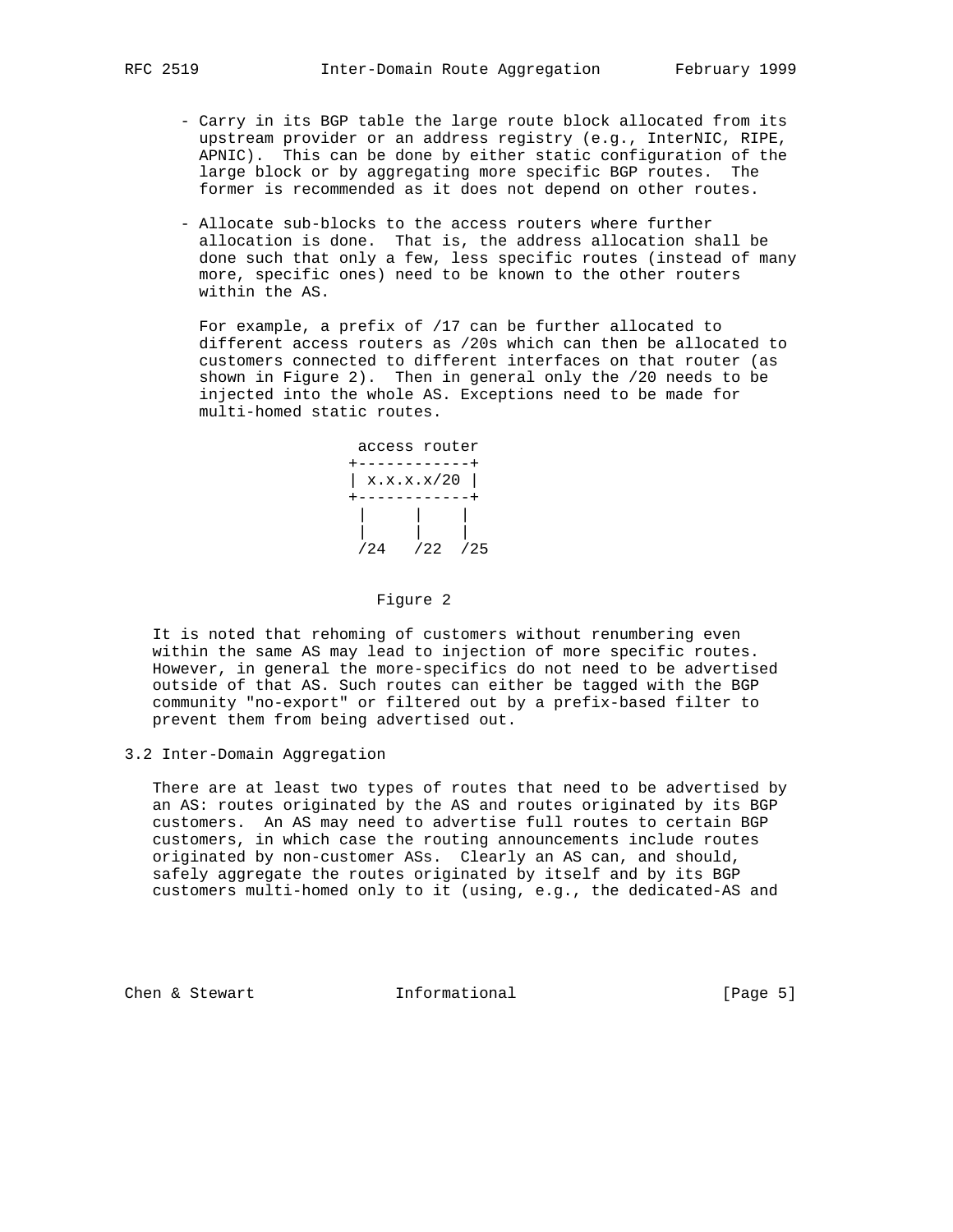by the private-AS mechanism [10]) in its outbound announcement. But it is far more dangerous to aggregate routes originated by customer ASs due to multi-homing.

 However, there are several cases in which a route originated by a BGP customer (other than using the dedicated AS or private AS) does not need to be advertised out by its upstream providers. For example,

- The route is a more-specific of the upstream provider's block. However, the customer is either singly homed; or its connection to this particular upstream provider is used for backup only.
- The more-specifics of a larger block are announced by the customer in order to balance traffic over the multiple links to the upstream provider.

 Our approach to suppress such routes is to give control to the ASs that originate the more-specifics (as seen by its upstream providers) and let them tag the BGP community "no-export" to the appropriate routes.

 The BGP community "no-export" is a well known BGP community [6, 7]. A route with this attribute is not propagated beyond an AS boundary. So, if a route is tagged with this community in its announcement to an upstream provider and is accepted by the upstream provider, the route will not be announced beyond the upstream provider's AS. This achieves the goal of suppressing the more-specifics in the upstream provider's outbound announcement.

 In this framework, the BGP community "no-export" shall be tagged to routes that are to be advertized to, but not propagated by, its upstream provider. They may include routes allocated out of its upstream provider's block or the more specific routes announced to its upstream provider for the purpose of load balancing. This aggregation strategy can be implemented via prefix-based filtering as shown in the example of Section 5.

 For its own protection, a downstream AS shall announce only its own routes and its customer routes to its upstream providers. Thus, the outbound routing announcement and aggregation policy can be expressed as follows:

- For routes originated by itself/dedicated-AS/private-AS: tag with "no-export" when appropriate, and advertise the large block and suppress the more-specifics
- For routes originated by customer ASs: advertise to upstream ASs

Chen & Stewart **Informational** [Page 6]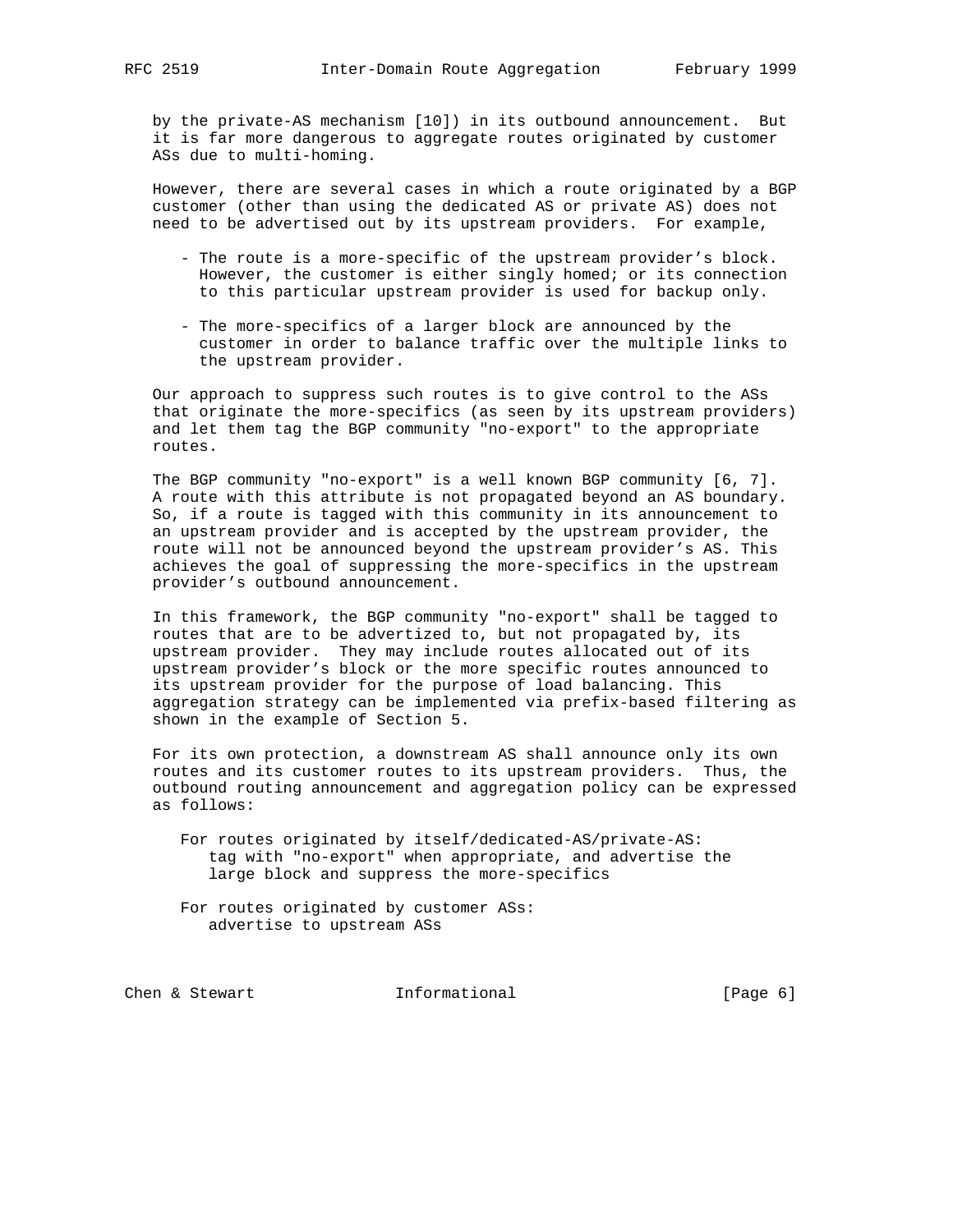For any other routes: do not advertise to upstream ASs

 This approach is flexible and scales well as it gives control to the party with the special needs, distributes the workload and avoids the coordination overhead required by proxy aggregation.

4. Aggregation by a Provider

 A provider shall aggregate all the routes it originates, as documented in Section 3. The only difference is that the provider may be providing full routes to certain BGP customers where no outbound filtering is presently in place. Experience has shown that inconsistent route announcement (e.g., aggregate at the interconnects but not toward certain customers) can cause serious routing problems for the Internet as a whole because of longest-match routing. certain cases announcing the more-specifics to customers might provide for more accurate IGP metrics and could be useful for better load-balancing. However, the potential risk seems to outweigh the benefit, especially given the increasing complexity of connectivity that a customer may have. As a result, every effort shall be made to ensure consistent route aggregation for all BGP peers. This means deploying filters for the BGP peers which receive full routes.

In summary, the aggregation strategy for a provider shall be:

- In announcing customer routes:
	- For routes originated by itself/dedicated-AS/private-AS: tag with "no-export" when appropriate, and advertise the large block and suppress the more-specifics

 For routes originated by other customer ASs: advertise

 For any other routes: do not advertise

In announcing full routes:

 For routes originated by itself/dedicated-AS/private-AS: tag with "no-export" when appropriate, and advertise the large block and suppress the more-specifics

 For any other routes: advertise

Chen & Stewart **Informational** [Page 7]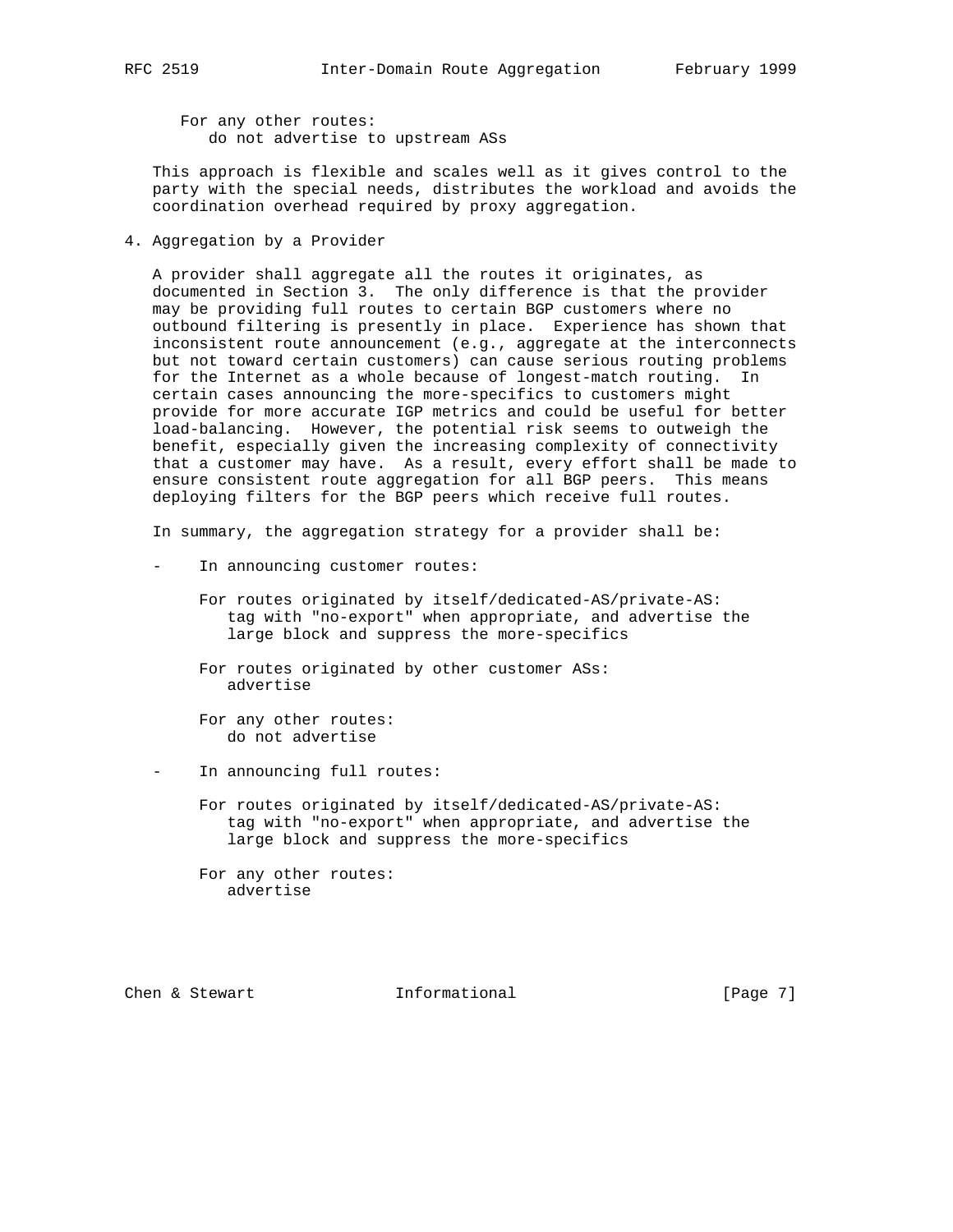5. An Example

 Consider the example shown in Figure 3 where AS 1000 is a "Tier 1" provider with two large aggregates 208.128.0.0/12 and 166.55.0.0/16, and AS 2000 is a customer of AS 1000 with a "portable address" 160.75.0.0/16 and an address 208.128.0.0/19 allocated from AS 1000. Assume that 208.128.0.0/19 does not need to be propagated beyond AS 1000.



#### Figure 3

Then, based on the framework presented, AS 1000 would

- originate and advertise the BGP routes 208.128.0.0/12 and 166.55.0.0/16, and suppress more-specifics originated by itself/private-ASs/dedicated-ASs
- advertise the routes received from the customer AS 2000

and AS 2000 would

- originate BGP route 208.128.0.0/19 and 160.75.0.0/16
- advertise both 160.75.0.0/16 and 208.128.0.0/19 to its provider AS 1000 and suppress the more specifics originated by itself/private-AS/dedicated-AS, tagging the route 208.128.0.0/19 with "no-export"
- advertise both 160.75.0.0/16 and 208.128.0.0/19 to its BGP customers (if any) and suppress the more-specifics originated by itself/private-AS/dedicated-AS, plus any other routes the customers may desire to receive

Chen & Stewart **Informational** [Page 8]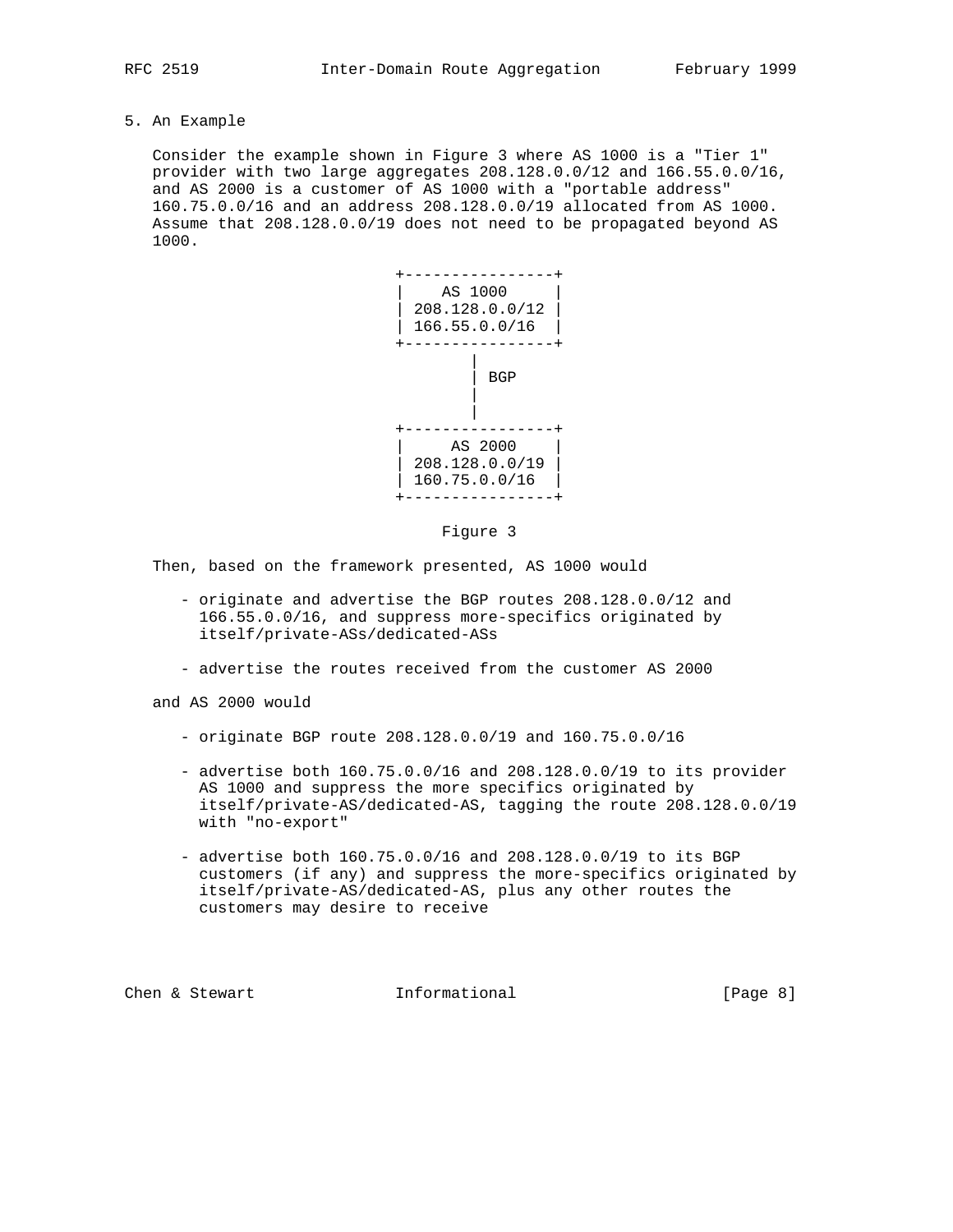The sample configuration which implement these policies (in Cisco syntax) is given in Appendix A.

6. Acknowledgments

 The authors would like to thank Roy Alcala of MCI for a number of interesting hallway discussions related to this work. The IETF's IDR Working Group also provided many helpful comments and suggestions.

- 7. References
	- [1] Rekhter, Y. and T. Li, "An Architecture for IP Address Allocation with CIDR", RFC 1518, September 1993.
	- [2] Fuller, V., Li, T., Yu, J. and K. Varadhan, "Classless Inter- Domain Routing (CIDR): an Address Assignment and Aggregation Strategy", RFC 1519, September 1993.
	- [3] Rekhter, Y., and T. Li, "A Border Gateway Protocol 4 (BGP-4)", RFC 1771, March 1995.
	- [4] Rekhter, Y. and P., Gross, "Application of the Border Gateway Protocol in the Internet", RFC 1772, March 1995.
	- [5] Rekhter, Y., "Routing in a Multi-provider Internet", RFC 1787, April 1995.
	- [6] Chandra, R., Traina, P. and T. Li, "BGP Communities Attribute", RFC 1997, August 1996.
	- [7] Chen, E. and T. Bates, "An Application of the BGP Community Attribute in Multi-home Routing", RFC 1998, August 1996.
	- [8] Ferguson, P. and H. Berkowitz, "Network Renumbering Overview: Why would I want it and what is it anyway?", RFC 2071, January 1997.
	- [9] Berkowitz, H., "Router Renumbering Guide", RFC 2072, January 1997.
	- [10] Stewart, J., Bates, T., Chandra, R., and Chen, E., "Using a Dedicated AS for Sites Homed to a Single Provider", RFC 2270, January 1998.
	- [11] Carpenter, B., Crowcroft, J. and Y. Rekhter, "IPv4 Address Behaviour Today", RFC 2101, February 1997.
	- [12] Carpenter, B. and Y. Rekhter, "Renumbering Needs Work", RFC 1900, February 1996.

|  | Chen & Stewart | Informational | [Page 9] |
|--|----------------|---------------|----------|
|  |                |               |          |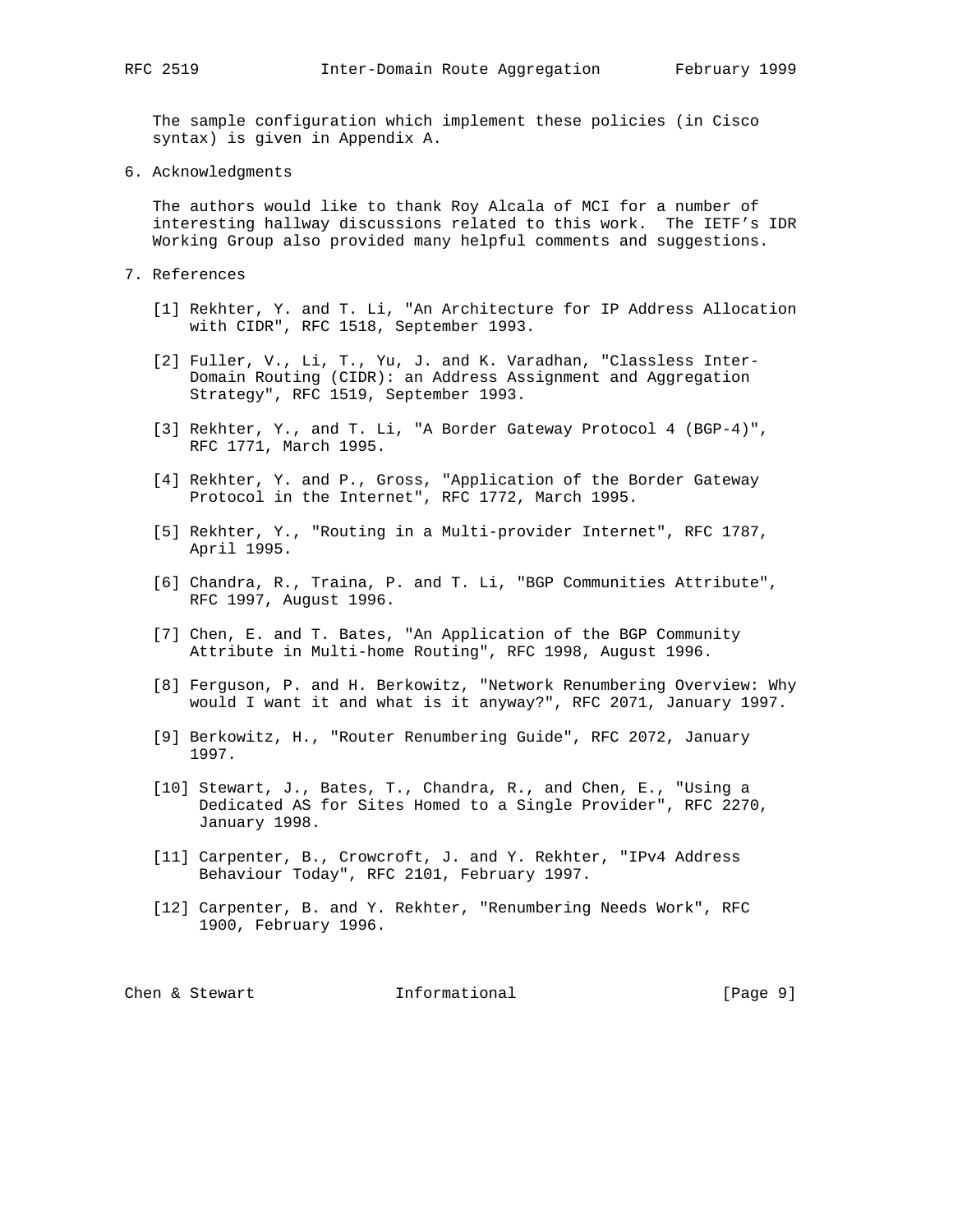- [13] Cisco systems, Cisco IOS Software Version 10.3 Router Products Configuration Guide (Addendum), May 1995.
- 8. Authors' Addresses

 Enke Chen Cisco Systems 170 West Tasman Drive San Jose, CA 95134-1706

 Phone: +1 408 527 4652 EMail: enkechen@cisco.com

 John W. Stewart, III Juniper Networks, Inc. 385 Ravendale Drive Mountain View, CA 94043

 Phone: +1 650 526 8000 EMail: jstewart@juniper.net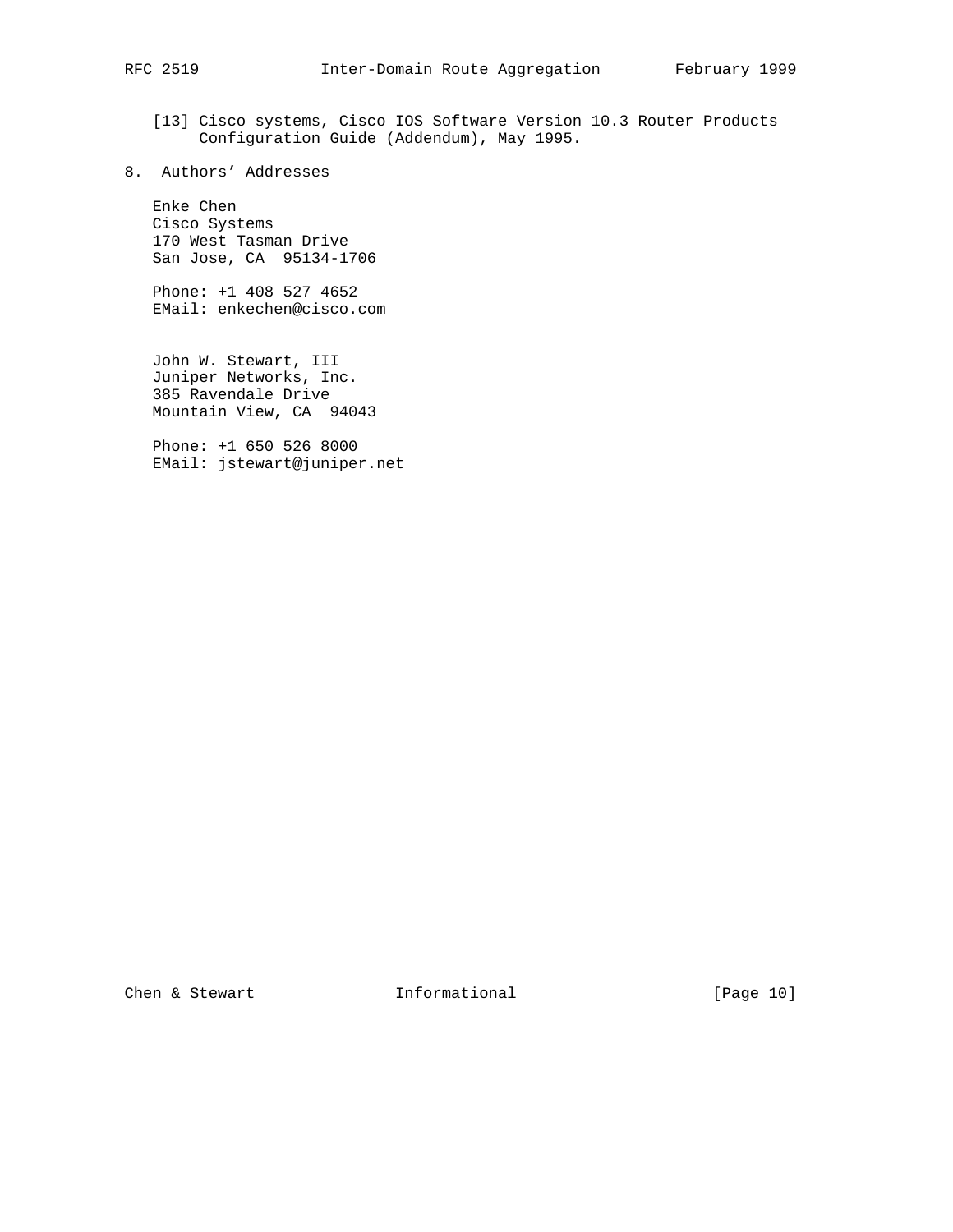A. Appendix A: Example Cisco Configuration

 This appendix lists the Cisco configurations for AS 2000 of the examples presented in Section 5. The configuration here uses the AS-path for outbound filtering although it can also be based on BGP community. Several route-maps are defined that can be used for peering with the upstream provider, and for peering with customers (announcing full routes or customer routes).

!!# inject aggregates ip route 160.75.0.0 255.255.0.0 Null0 254 ip route 208.128.0.0 255.255.224.0 Null0 254 ! router bgp 2000 network 160.75.0.0 mask 255.255.0.0 network 208.128.0.0 mask 255.255.224.0 neighbor x.x.x.x remote-as 1000 neighbor x.x.x.x route-map export-routes-to-provider out neighbor x.x.x.x send-community ! !!# match all ip as-path access-list 1 permit .\* ! !!# List of internal AS and private ASs that are safe to aggregate ip as-path access-list 10 permit ^\$ ip as-path access-list 10 permit ^64999\_ ip as-path access-list 10 deny .\* ! !!# list of other customer ASs ip as-path access-list 20 permit ^3000\_ !!# List of prefixes to be tagged with "no-export" access-list 101 permit ip 208.128.0.0 0.0.0.0 255.255.224.0 0.0.0.0 !!# Filter out the more specifics of large aggregates, and permit the rest access-list 102 permit ip 160.75.0.0 0.0.0.0 255.255.0.0 0.0.0.0 access-list 102 deny ip 160.75.0.0 0.0.255.255 255.255.128.0 0.0.127.255 access-list 102 permit ip 208.128.0.0 0.0.0.0 255.255.224.0 0.0.0.0 access-list 102 deny ip 208.128.0.0 0.0.31.255 255.255.240.0 0.0.16.255 access-list 102 permit ip any any ! !!# route-map with the upstream provider route-map export-routes-to-provider permit 10 match ip address 101 set community no-export route-map export-routes-to-provider permit 20 match as-path 10 match ip address 102

Chen & Stewart **Informational** [Page 11]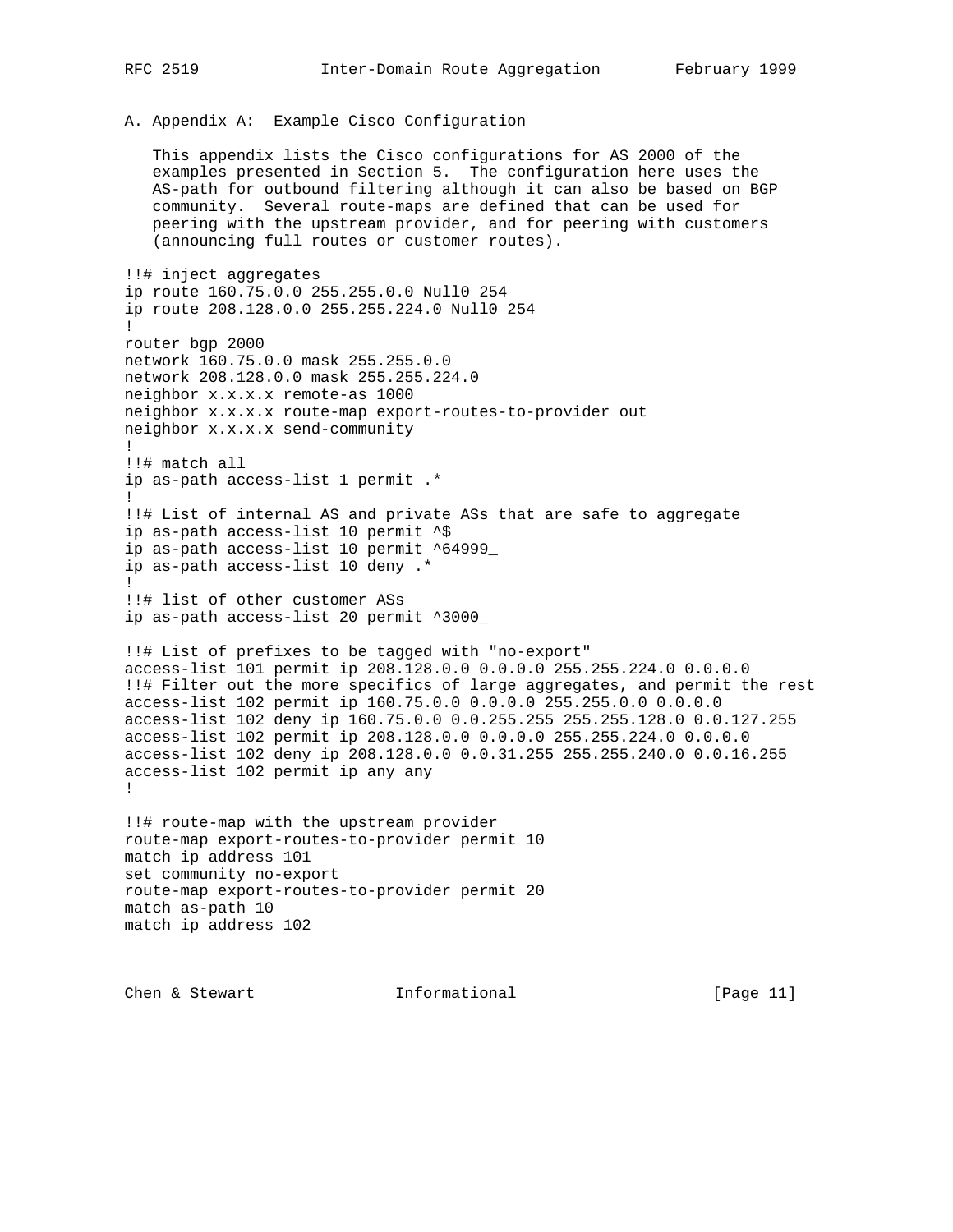```
route-map export-routes-to-provider permit 30
match as-path 20
!
!!# route-map with BGP customers that desire only customer routes
route-map export-customer-routes permit 10
match as-path 10
match ip address 102
route-map export-customer-routes permit 20
match as-path 20
!
!!# route-map with BGP customers that desire full routes
route-map export-full-routes permit 10
match as-path 10
match ip address 102
route-map export-full-routes permit 20
match as-path 1
!
```